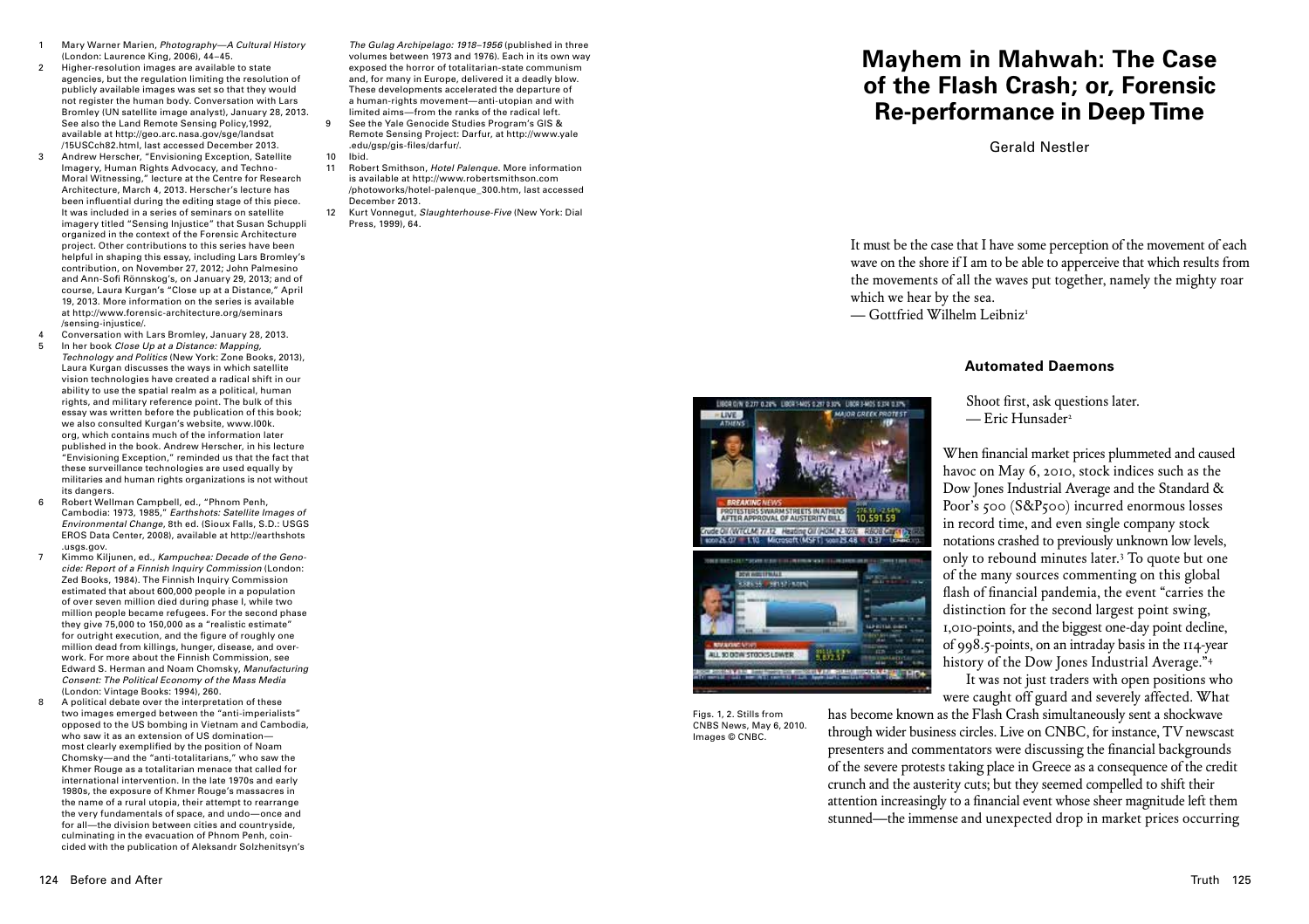right before their eyes. 5 Clueless as to what had catalyzed the crash —economic data did not account for a blow of such ferocious violence —they resorted to idiomatic terms such as "capitulation."

Initially, the TV screen showed live footage of the Greek insurgence in Athens meshed with economic data feeds and real-time market prices (a con stant presence not only in today's business media) ticking away in a smaller window below. But the live broadcast of protesters pitted against police forces gradually faded, with the discussion shifting in tone and content. Market charts began to fill the screen as the conversation plunged into an emotional debate about what specific contingency might have triggered the downward flood of transactions. The suggested speculative explanations included a "fat finger event" (a typing error), a breakdown of machines (a hardware failure), a software glitch, and rapid selling action due to the European (and especially the Greek) credit crisis. One commentator was heard reiterating recommen dations to buy because of the "ridiculously low" levels of some stocks; another proposed "shock and awe" politics in order to get the economy running again. The forceful global deformations introduced by the neoliberal reformulation of self-interested profit maximization became apparent in this instant of simultaneous broadcasting of civil unrest and financial war. The live coverage of the uprising in Greece and the fall in prices, each with its accompanying visual and oral rhetoric, unintentionally evoked the stark con trast between the capitalist regime of financialization, 6 on the one hand, with its debt-induced grip on politics and the economy, and on the other hand, the effects of this regime on the notion of the public good. When the spotlight panned from the destroyed common ground in Greece to the historic instance of an algorithmic crash, market disequilibrium on a gigantic scale obscured a catastrophic failure of an even vaster extent. The Flash Crash eclipsed what has become the symbol of the ruination of the agora of commonality, epitomized by the eruption of popular protest in the site of its ancient origin in Athens.

Below the radar of agencies that were established to monitor market activity, corporate self-interest had created an even deeper level of incorpo ration: it was programed into the "genetic" code of a new breed of financial agency, the automated daemons of algorithmic trading. 7 Derivatives of math ematical models, algorithms had already revolutionized the logistic infra structure of exchanges by displacing the trading pit and thus its market makers (the human traders known as "locals") in favor of faster execution rates. Subsequently, these daemonic powers were let loose to directly nego tiate with one another on computerized matching machines, exploiting trading opportunities at a speed inaccessible to their human competitors. The foundations for this radical shift were established in the early 1970s. Donald Mackenzie informs us that "financial economics […] did more than analyze markets; it altered them. It was an 'engine' in a sense not intended by [Milton] Friedman: an active force transforming its environment, not a camera passively recording it." 8 Gil Scott-Heron's 1970 "The Revolution

Will Not Be Televised" comes to mind, a politically radical poem released at about the same time when the most significant model, the Black-Scholes formula, introduced an algorithm that sparked the first derivative wave of neoliberal market revolutions that today hold sway over the world. But while Mackenzie's account is mainly concerned with "bodies" and their operations, high-frequency trading (HFT)—the generic term for computer-driven algorithmic trading, which takes place in microseconds—has in the meantime abandoned human traders for quant-coded algorithmic market making.

As collateral damage, the epitome of territorialized capitalism, Wall Street, had become a mere symbol. While the crowded trading floor of the New York Stock Exchange (NYSE) is still the undisputed televisual icon of the "market," the media presence obfuscates, more than reveals, what the market has actually become, as a result of what I term the *quantitative turn* in finance. Since 2012 the NYSE and its trading floor have been the property of Intercontinental Exchange, a provider of algorithmic trading platforms operating from Atlanta, Georgia. 9 The new pivotal architectural nodes of what has turned into a deterritorialized, informational capitalism are now the nondescript and nonrepresentative warehouse buildings, filled to the brim with computer servers and fiber optics, in suburban areas such as Mahwah, New Jersey.<sup>10</sup> Although in 2010 this was still future in the making, something unsettling had dawned on acute observers of the epic failure described as the Flash Crash: algorithmic daemonic powers, put in the driver's seat, had slipped away from human control. For the first time, bots had caused mayhem. Not only were automated trading desks affected,<sup>11</sup> but this "revolution" flashed into view as a globally televised event.

#### **Forensics without a Forum**

The past is only the impatience of the future. — Elie Ayache<sup>12</sup>

Despite these potential warning signs, however, acute observation was not widespread. A joint commission of two US regulatory bodies, the Securities and Exchange Commission (SEC) and the Commodity Futures Trading Commission (CFTC), undertook an investigation into the transaction matrix of this singular event:<sup>13</sup> its results were widely criticized as unsatisfying.<sup>14</sup> In a nutshell, the report came to the conclusion that human error reinforced by computer trading procedures triggered the Flash Crash. It blamed a single trader of a mutual fund representing long-term investors for causing the meltdown.

Meanwhile, a less-cited investigation conducted by a small market data feed analyst, Nanex, produced a more convincing result, which challenged the SEC report.<sup>15</sup> Nanex based its research methodology on what could be called a forensic archaeology of historical trading data, and reached a conclusion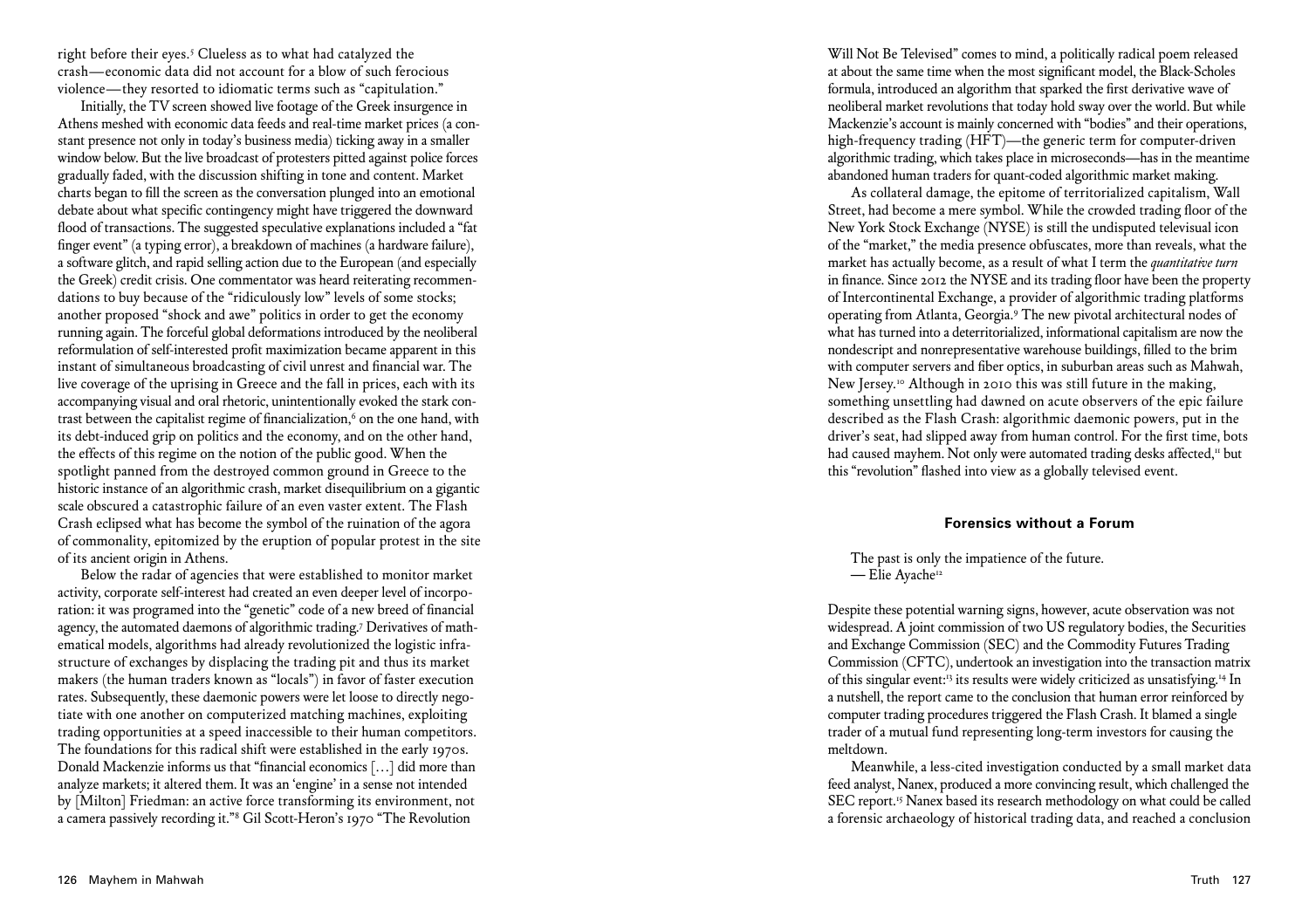that, unlike the official report, was not unwittingly streamlined to a financial elite with major vested interests in HFT.<sup>16</sup> As we will see in more depth below, Nanex proved that algorithmic trade execution triggered the event without human interference. The reason the two reports arrived at such divergent results cannot be attributed to a shortage of material to investigate. Rather, we can ascribe the successful approach to two crucial factors. The first is a quality of depth in investigation, or more technically, the production of quantitative camera-engines with higher resolution on the split-second time scale in which high-frequency trading is carried out. The strata to be investigated had to be discovered and discerned rather than simply considered and surveyed. Thus, algorithmic analytics devices were crucial for unearthing the archaeological evidence.<sup>17</sup> Its material elusiveness—which I will attribute below to a new breed of machines that turn apperception from conscious perception (when mental attention is coupled with previous experiences and conceptions) to technological cognition—hides a thick surface of myriads of data characterized by a propensity towards invisibility and a sort of "counter-perception" that easily escapes cognizability. This fact marks the second crucial aspect of the analysis, the act that made it possible in the first place: the disclosure of proprietary trading data. I will refer below to this ambiguous but essential act as a manifestation of the Janus-face of the expert witness in the field of a forensics of algorithmic and automated trading.

The SEC and CFTC based their official report on the material made available by exchanges and market participants, which showed one-minute trading intervals. This dataset would have been adequate to scrutinize trading activities before the ascent of HFT. But today, to quote the founder of Nanex, Eric Hunsader, "in the blink of an eye, the market moves what used to take humans thirty minutes."18 With HFT and the Flash Crash—whose naming enunciates a new category of speed—a one-minute resolution view of the material composition conceals more than it reveals. The following account of the Facebook stock market launch (IPO) illustrates the order of magnitude:

- eric hunsader NASDAQ was trying to open the IPO up. By their third attempt, they're telling everybody *Wait, we'll get it at 11:05. No, we'll get it at 11:10, no we'll get it at 11:30.* So it was do or die time. […] Somebody there has the bright idea to just reboot the system. It takes NASDAQ offline a full seventeen seconds. […] When NASDAQ finally did reappear, what happened? The orders that were resting in the book all that time immediately disappeared. Like 60%–70% of all liquidity within 200 milliseconds is gone […].
- chris martenson So seventeen seconds of going dark for one of the largest exchanges out there. That must have been several lifetimes for these algorithms.
- EH Seventeen million microseconds.
- cm Seventeen million microseconds, that's forever.
- eh It *is* forever and that's why we see the liquidity and all these books just go—*poof*! 19

For Hunsader, the order of magnitude of microsecond timescales poses a threat to market activity per se. An instantly precipitated lack of liquidity—the disappearance of automated market orders—is the blueprint for market collapse because "algorithms prefer predictability. If something spooks them (e.g., unexpected breaking news; a delay in the market's opening), they simply stop trading. […] With no support and no bids, prices can drop dizzyingly fast. Making matters worse, the 'smarter' algos [financial lingo for algorithms] can recognize a downdraft in process and begin piling back into the market on the short side, exacerbating the price declines."<sup>20</sup>

But what this quotation also illustrates is the sheer pointlessness of scrutinizing market activity at one-minute intervals. The officials charged with throwing light on the background of the Flash Crash therefore examined an image that they mistook for razor sharp, unaware that it was blurred and useless. Nanex was able to escape the trap by mistrusting the superficial matrix of one-minute trading accounts. Hunsader subsequently commented that the SEC/CFTC analysts clearly "didn't have the dataset to do it in the first place. One-minute snapshot data, you can't tell what happened inside of that minute," also noting that his own analysts "didn't really see the relationship between the trades and the quote rates until we went under a second."<sup>21</sup>

## **Re-performative Forensics**

In real-world systems, nothing could be less normal than normality. — Andrew Haldane and Benjamin Nelson, Bank of England<sup>22</sup>

Fig. 3. (overleaf) "We present this Flash Crash Summary Report using a time-line graph to distinguish the events that caused the crash from those that were effects of the crash. The main chart covers from 14:42:30 to 14:52:00 in 1 second intervals, and the inset covers from 14:42:43 to 14:42:46 in 25ms intervals." "Nanex Flash Crash Summary Report," Nanex, September 27, 2010. Image © Nanex, LLC.

Nanex is a market research firm that supplies real-time data feeds of trades and quotes for all US stock, option, and futures exchanges. As their website states, "We have archived this data since 2004 and have created and used numerous tools to help us sift through the enormous dataset: approximately 2.5 trillion quotes and trades as of June 2010."23 Elsewhere they declare that "Nanex's database is now more than 20 times the size of NASA's. That's right—we've got more data on the stocks than we do on space."24 The capacity to build algorithmic machines that allow the processing of information on such a scale is fundamental to gaining a resolution capable of visualizing and thus understanding—the trades and quotes that are executed far below the threshold of human sense perception.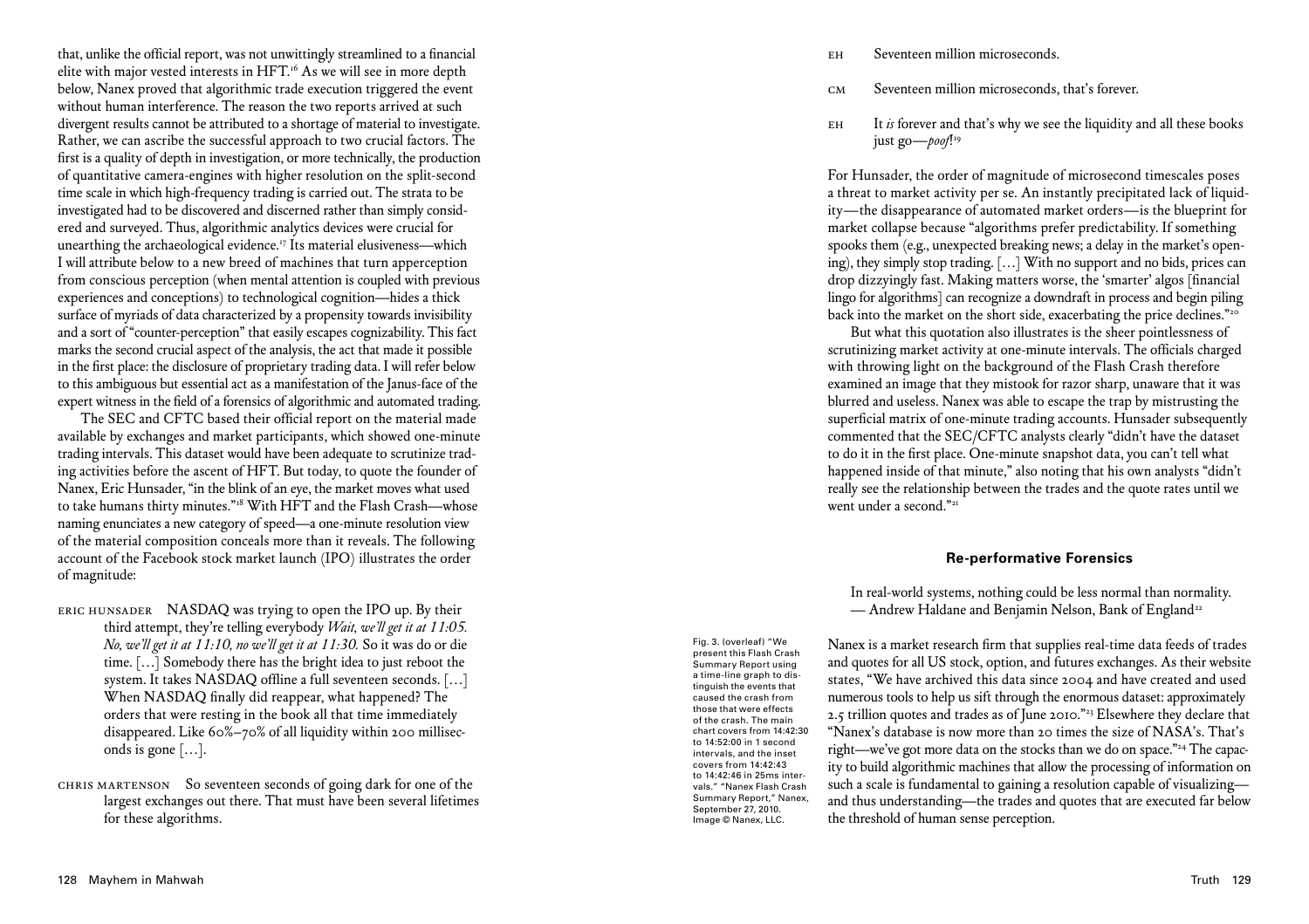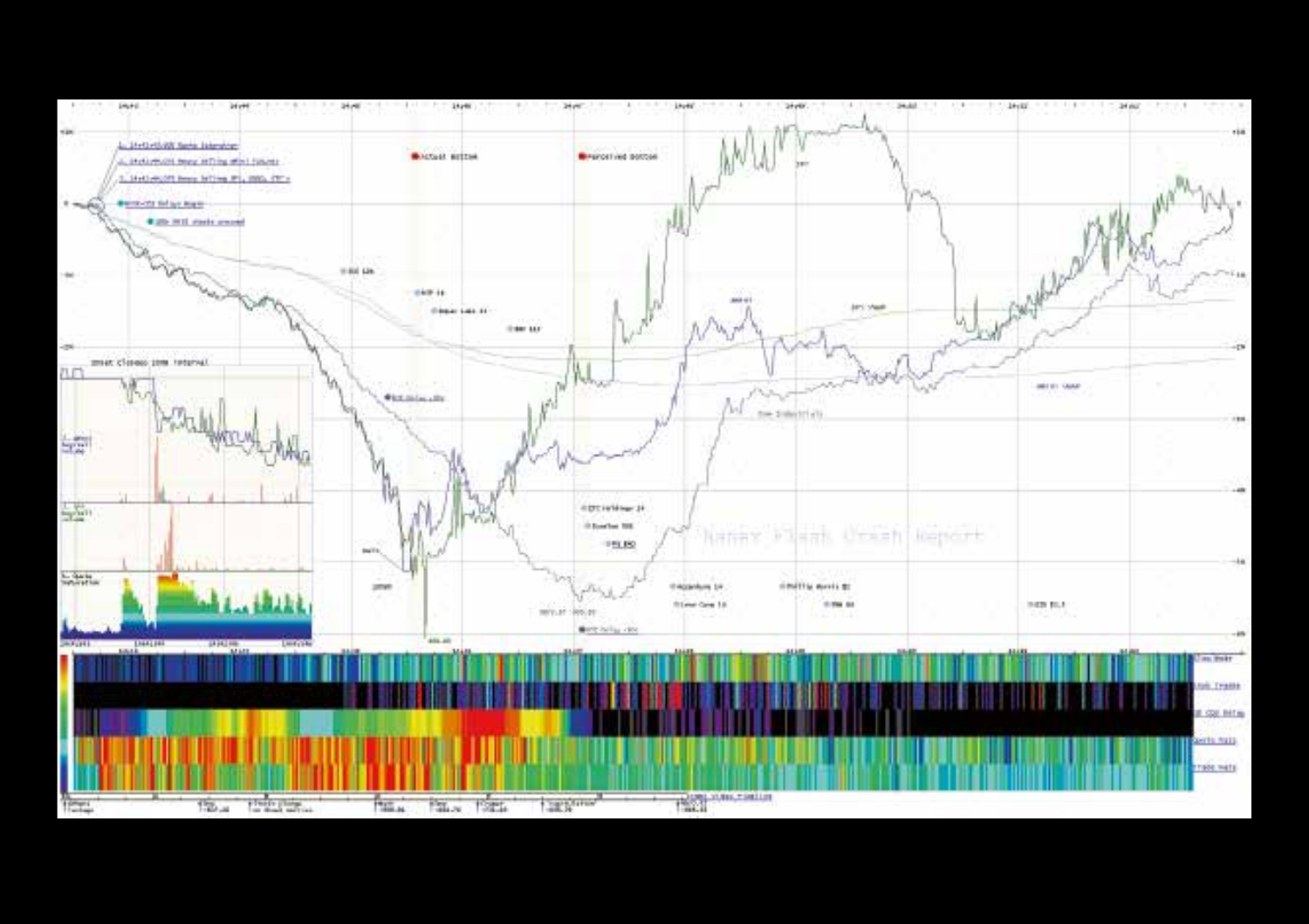

Nevertheless, Nanex did not see this data as sufficient to account for the Flash Crash because they could not match it to its respective sources. As the former HFT trader David Lauer remarked:

Fig. 4. (left) 250 millisecond interval chart. Both charts show eMini S&P 500 index depth and cumulative Waddell & Reed contracts sold. Images © Nanex, LLC.

The markets and the interplay in the industry between all theses firms with all these very complicated and complex technology systems and how they interact makes the entire system of exchanges, high-frequency, brokers and the interaction between the technology, it makes it a complex system. […] There is no cause and effect that you can point to. What caused the Flash Crash is a nonsense question. […] And, if you were to replay the same sequence of events, identically, there's no guarantee that it will cause a Flash Crash again. That's the nature of complex systems.<sup>25</sup>

The next step, therefore, was to apply a different strategy, or rather to extend the approach. Discontented with the official report, Nanex resorted to an investigation accomplished not only after the fact but also *after the investigation*: they asked the party blamed (though not identified) in the official report, the mutual fund Waddell & Reed, to grant access to their trading data. In line with the capitalist proprietary regime, it is quite plausible that the fund would have declined this request if it had been made before they were blamed. But by the time the Nanex analysts were conducting their investigation, Waddell & Reed would have had a keen and vested interest in clearing their name, such that they were prepared to disclose their trading data from the time of the Flash Crash. Hence, the incorporation of the "source code" of a proprietary dataset allowed Nanex to classify the data and deliver an account of the actual events that happened in microtime.<sup>26</sup> The analysis relies on an apparatus that pairs the following three different custom-made quantitative frameworks in an effort to deliver a sufficient approximation of trading operations: firstly, Nanex's enormous and ever-extending archive of financial data; secondly, their adaptive quantitative resolution devices, which allow the investigation of these data sets; and finally, the algorithmic trading data of a proprietary participant. This framework allowed them to produce the groundbreaking narrative that subsequently brought to light the cybernetic regime of HFT. Borrowing a linguistic

Fig. 5. (right) 1 second interval chart.

Nanex's findings contradict the official report with regard to the catalyst of the Flash Crash by showing that the bulk of the mutual fund Waddell & Reed's trades "occurred after the market bottomed and was rocketing higher—a point in time that the SEC report tells us the market was out of liquidity." "May 6'th 2010 Flash Crash Analyses: Continuing Developments: Sell Algo Trades," Nanex, October 8, 2010.

term that is widely used in computing, econometrics, and quantitative finance, we can outline this process as the parsing of the trading performance after the fact (the proprietary dataset provided by Waddell & Reed) by performative cameras that not only analyze but craft a narrative representation (the analysis accomplished by Nanex).

The final representation of the event is composed of an abundance of colorful simulations produced to visualize and flesh out the activities that took place in microseconds. This is a techno-aesthetics that counters the fundamentally iconoclastic situatedness of quantitative informational sign machines which do not communicate with humans. The vision-enhancing sensors that detect the time-blurred traces and help to mark discriminations in a highly complex environment deliver information that has to be "digested" in a separate stage in order to raise it to the surface of visibility and comprehensible representations. Thus, the forensic analysis is neither fully embodied nor defined by the abstract representations of data traffic. Rather, the methodology directing the analysis is situated, i.e., constructed, in between the juncture of performance as the actual presence of an event taking place (exemplified by the occurrence of the Flash Crash) and representation as providing "visual collateral" of a performative re-animation of the original obscured presence after the fact. From this, we can now outline a sharper distinction which will help us to grasp what is at play in the documentation and evaluation apparatus. Artificial sense organs reach into deep time by increasing the resolution bandwidth in order to revisit the otherwise insensible "scene of the crime." The forensic analysis is thus an intricate and extensive cybernetic undertaking characterized by a process of re-mapping, re-modeling, re-visioning, and re-narrating a specific past that happened at near-light speed—a performance *ex post* that *was* the occurrence of a future event. As this approach re-enacts the *performance* of the event, the methodology can be specified as *re-performance*. The technological, calculative aspect of sifting data to come up with evidence—enacting the reperformance—becomes explicit in the sheer enormity of the material Nanex examined:

May 6th had approximately 7.6 billion [...] records. We generated over 4,500 datasets and over 1,200 charts before uncovering what we believe precipitated the swift 600 point drop beginning at 14:42:46 and ending at 14:47:02. In generating these data sets we have also developed several proprietary applications that identify the conditions described in real time or for historical analysis.<sup>27</sup>

While the ground layers of the disaster zone that led to the blaming of the usual culprit—a human agent—showed nothing but detritus, only rigorous research into the deeper, less perceptible strata of microscopic time revealed the actual material matrix. What emerges is an excavation that entails an inversion of the relation between time and space: while the common notion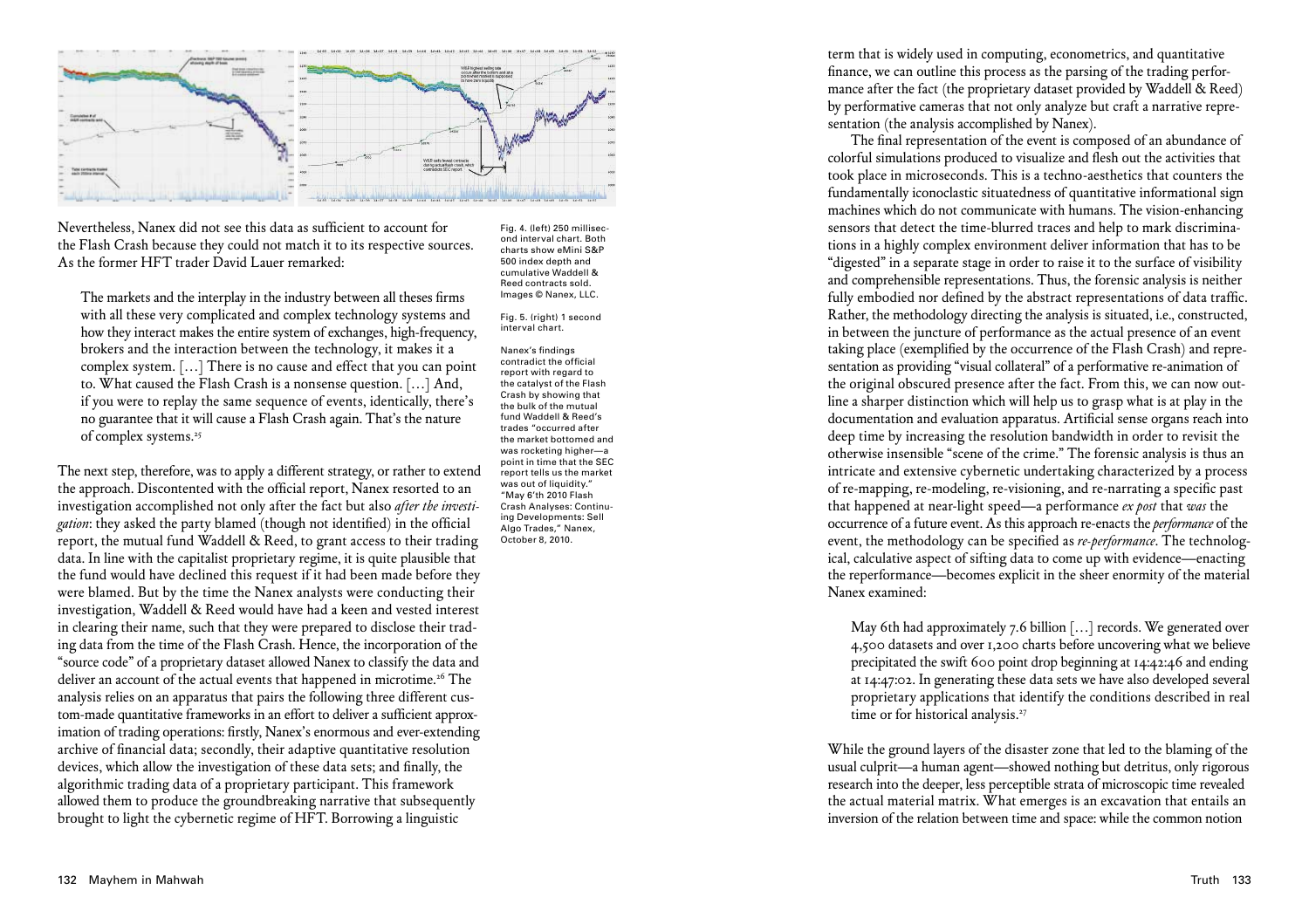of archaeology entails entering into concrete and thick space cautiously (as when employing technologies of surveying, probing, and classifying, for instance), in order to extract the material witness of a former era, a forensic archaeology of finance, in contrast, probes into the imperceptible materiality of time to detect patterns and recover artifacts whose existence is derived from financial models and built on technologies of miniaturization, automation, and infrastructure aligned with politics of securing, excluding, and enclosing. The story of the Flash Crash unfolds in the immensely extended realm of trading bandwidth in which what becomes apparent is a techno-political regime of exclusion/inclusion that clearly prioritizes the algorithmic "aesthetic and mode of thought" of a tiny but superior elite of HFT traders, or, more precisely, HFT quants.<sup>28</sup> ("Quant" is financial lingo for the quantitative analysts that develop algorithms.) In attempting to illustrate the complex background of the impact, Nanex resorted to metaphor: "The SEC report uses an analogy of a game of hot-potato. We think it was more like a game of dodge-ball among first-graders, with a few eighth-graders mixed in. When the eighth-graders got the ball, everyone cleared the deck out of panic and fear."29

#### **The Liquidation of Liquidity**

Shit happens, don't judge me.  $\sim$  Suhail Malik<sup>30</sup>

With this in mind, it is not surprising that sociologists of finance, such as the London School of Economics' Daniel Beunza, speak of the Flash Crash as a watershed event in the history of markets. The official narrative has up to the present day not seen fit to abandon the usual scapegoat of the human actor, presumably due to a reluctance to lay the blame upon technologies and infrastructures that have seen massive investment in recent years, including high-end quantitative engineering, fiber optic networks, and data collocation systems, as well as the security infrastructure (the global real-time network architecture of financial markets).31 Yet the actual analysis of the Flash Crash produces a picture saturated with a violence whose perpetrators evidentially were neither human agents nor human-robot interactions (as the SEC report concluded) but massive robot-robot interactions materialized in trading quotes. In the era of algorithmic trading, distinguishing between quotes (bids or offers) and actual trades (when a bid and an offer are matched and deliver a price) is crucial because in comparison to quotes only a smaller amount of market action delivers trades. Nanex provides esti-

Fig. 6. (left) Chart showing the (lack of) growth of high frequency trading.

Fig. 7. (right) Chart showing the growth of high frequency quoting. Images © Nanex, LLC.



mates that tell the story in full: more than 70 percent of exchange trades are due to algorithms; but exchange quotes surpass this figure to a degree that lends the term "capitulation" a new meaning—99.9 percent.32 These figures prove that a bot almost always partners a transaction.

Hence, algorithmic trading adds to market liquidity,<sup>33</sup> as advocates of HFT never get tired of emphasizing.34 The irony, though, is that they are more than right on this point—in actual fact, algorithmic trading *is* the liquidity of the market. The obvious conclusion is that trading machines have taken over. High-level investment strategies are shifting from human decision making to machine decision making. Wilkins and Dragos argue that "algorithms are no longer tools, but they are active in analysing economic data, translating it into relevant information and producing trading orders."35 With algorithms calculating probability and deciding on entry and exit strategies as well as execution, an *event* (for instance bad news about the economy or political incidents, etc.) might easily stop their action and massively drain the market of liquidity, as the incident of Facebook's IPO illustrates.36 Which human market maker on one of the few remaining trading floors would dare to take competitive issue with bots acting in microseconds, knowing that "shit happens"—that bot quotes can disappear in a flash or a bot strategy can trigger a huge amount of actions by other bots that will reinforce the event? As a result of speed, the market forum is deserted in a flash (by human standards) when a Flash Crash (by algorithmic standards) is born.



The evidence procured by Nanex's exacting application of forensic data gathering and analyses, to a degree seldom experienced in the context of financial markets, reveals that trading technologies and procedures today shape markets beyond both the intellectual and political grasp of officially installed regulatory bodies.37 These facts point to a space of (trans)action which not only surpasses human trading and regulatory surveillance capabilities; the incompetence of governance—technologically as well as intellectually—also has obvious effects on the political leverage of policy makers and, in turn, of constituents. This is exacerbated by the fact that we are dealing with a field in which the eyewitness is invalidated because these processes are beyond the cognitive ability of the human brain.38 No one is present at the scene, No one observes what is happening. As one commentator put it, quoting the trader and author Sal Arnuk: "It's not just that humans are less and less involved in trading; it's that they can't be involved. 'By the time the ordinary investor sees a quote, it's like looking at a star that burned out 50,000 years ago."<sup>39</sup>

From an imaginary perspective of algorithms (or algos), humans live in a backward corner of the galaxy. From a human perspective, algos are out of direct reach and the remote control unit has been lost in the bedlam of deregulation,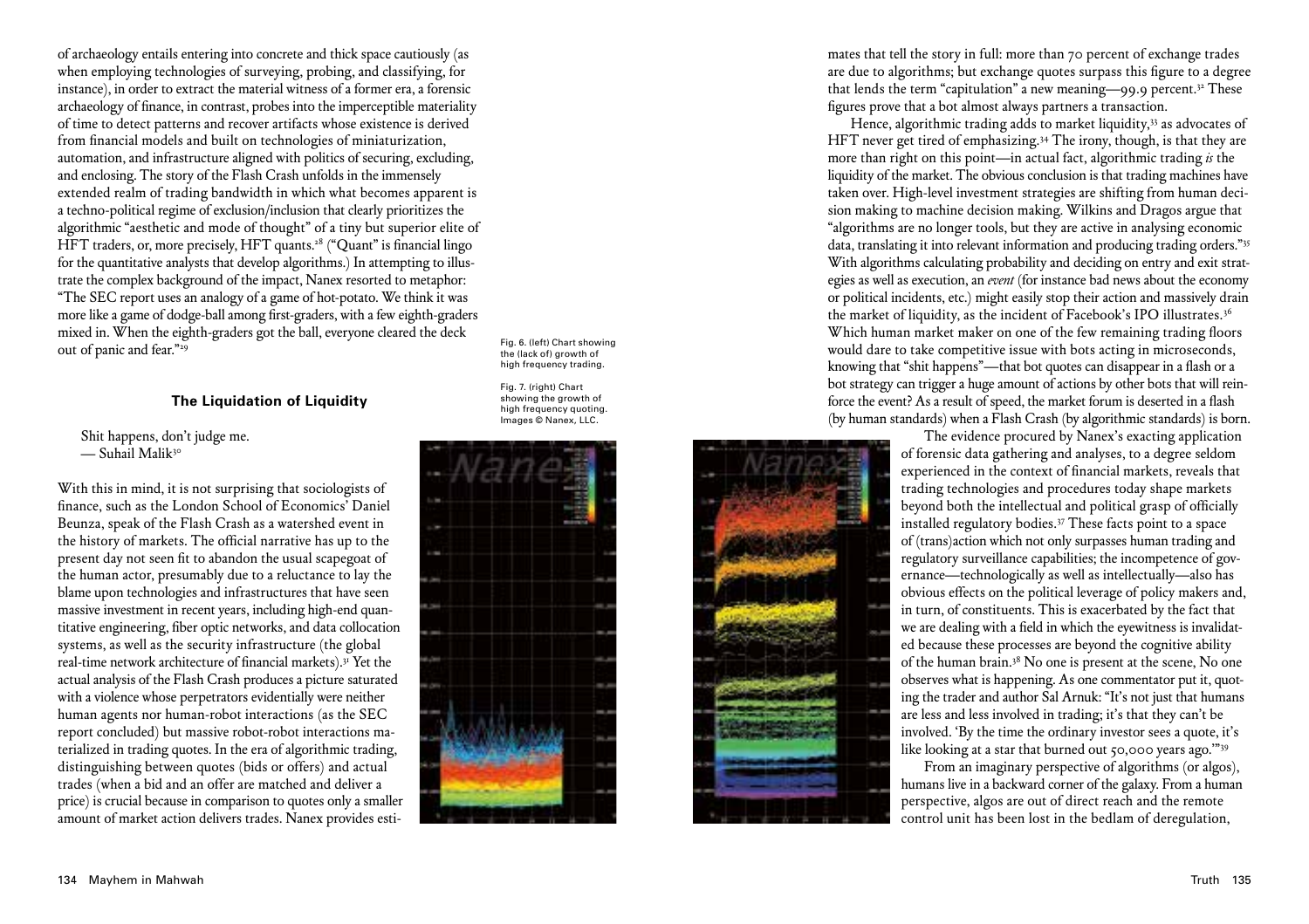political stalemate, and the "irrational exuberance" of economic boom times.40 These shortcomings are not only detrimental in an economic sense. They stifle the potential for delivering judgment through the pro cesses of political dissent, debate, and control (for recovering remote control, as it were), as they already relegate informed political and legal action to the level of nontransparency with regard to business procedures. The "liquidity" essential for policy making—the availability of all information required for informed decision making—is liquidated as well. The public forum intro duced to deliver evidence after the fact has capitulated while forensic analysis capable of establishing collected evidence has seldom been heard.

# **Algorithmic Apperception**

All consciousness is a matter of threshold.  $\overline{\phantom{a}}$  Gilles Deleuze<sup>41</sup>

The distinct narratives that were constructed around the Flash Crash and its investigations illustrate to what extent a forensics of financial markets already encounters difficulties in the phase of collecting evidentiary statements. Obtaining such data from the black boxes of proprietary trading firms is notoriously hard.42 Moreover, investigations are seldom brought before a legal forum, as they already meet insurmountable obstacles at the level of networked governance. A detailed examination of this case—an endeavor that would go beyond the constraints of this article—would show that this is not simply a technical question but is rooted in the interests of incor porated stakeholders.43 Adopting the viewpoint of ecological economics, Wilkins and Dragos address this issue the following way:

At the bottom there are the basal species—slaves, serfs, proletarians, free labor, consumers, account holders, etc. These strata are preyed on by those further up the food chain—pension funds, insurance compa nies, mutual funds, retail banks; and they in turn feed larger financial institutions, such as hedge funds, brokers, investment banks, propriety trading HFTs, etc. Each financial actor exploits the inefficiencies of the prey species and in the process produces new inefficiencies, further ncreasing the information gradient. Within this complex ecology there is a gradual stabilisation of predator-prey relationships, but unlike an actual ecosystem, the financial system has a much higher rate of change, lead ing to more abrupt singular events like flash-crashes evolving according to an accelerated rate of punctuated equilibria, with multiple black swans and mass extinctions.44

Algorithmic bots quote in microseconds. But a quote is just an offer to buy or sell, not a transaction. On the one hand, as mentioned above, quoting

provides liquidity for transactions to happen (there is "always" a quote that matches your order and thus renders a transaction and a price). On the other hand, enormous amounts of quotes flood the matching machines of exchange places. Quotes are often placed without the intention to execute. In such instances, their objective is not to facilitate transaction, i.e., to trade; rather, as hidden searchlights in the "dark time" beyond human perception, they prey, for instance, on inefficiencies in the ways large block orders are executed by institutional investors that are rebalancing their huge portfolios.45 There is little doubt that such aggressive conduct would be considered a crime if we were to translate it to human behavior. But the latest breed of financial daemons seem to be accorded special allowances in this regard, as Jerry Adler has suggested:

Many [quotes] were never meant to be executed; they are there to test the market, to confuse or subvert competing algorithms, or to slow trading in a stock by clogging the system—a practice known as quote stuffing. It may even be a different stock, but one whose trades are handled on the same server. On the Internet, this is called a denialof-service attack, and it's a crime. Among quants, it's considered at most bad manners.46

Doyne Farmer, codirector of the program on complexity economics at Oxford's Institute for New Economic Thinking, notes that "under pricetime priority auction there is a huge advantage to speed."<sup>47</sup> As perception and decision must also be in touch under microtime conditions, in order to avoid acting purely at random (or rather to implement the random inde terminacy of contingencies), quants have consequently been programming decision making into financial algorithms. Farmer's statement therefore leaves room for an interpretation that points to an incentive to implement hurdles for competitors and other insiders (such as regulators) alike. Keep ing them in the dark about algorithmic processes not only results in unfair competitive advantage, but ultimately leads to a technological politics of segregation that amounts to the survival of the fittest quant.<sup>48</sup> Felix Salmon, a financial blogger for Reuters, comments: "Inevitably, at some point in the future, significant losses will end up being borne by investors with no direct connection to the HFT world, which is so complex that its potential systemic repercussions are literally unknowable."49 It is safe to say, therefore, that such a development extends the predator-prey logic of capitalist market com petition to a new order of magnitude, which incidentally makes a mockery of the judiciary.

The crucial question is not that of the (in)equality of investment opportunities—to which the predator-prey metaphor would provide an answer. The more radical effects are "borne" by decision-making processes: we cannot make a decision on something that we do not perceive. Recognition in at least one of its many manifestations —be they visual, textual, technological,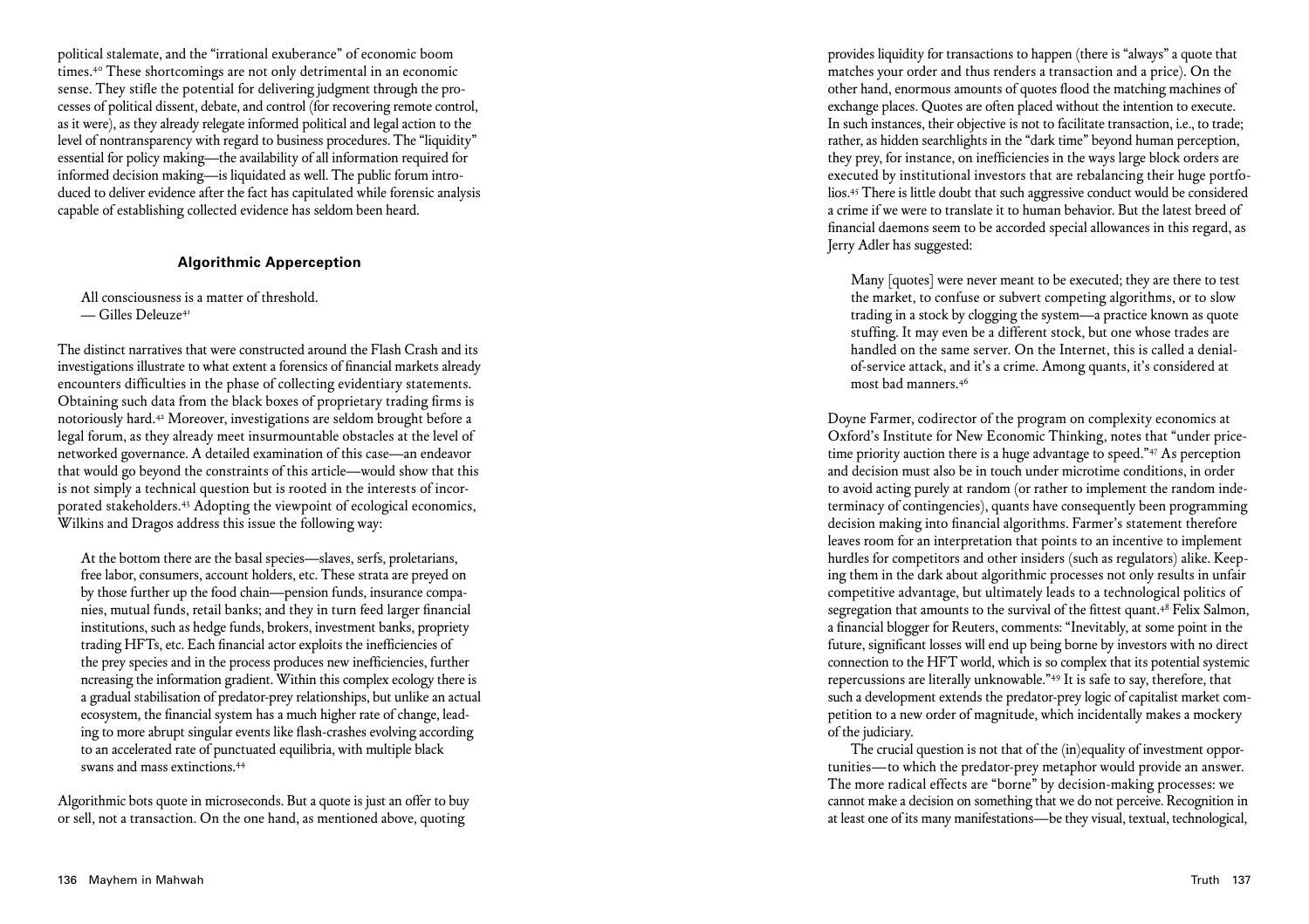algorithmic, or other —is conditional for apperception and decision making. Michel Serres's concept of the parasite/host seems more apt for delineating the new capitalist hegemony that becomes apparent in the interleaving of the black box of time fractions and the black box of propri etary technology, in which even the ideology of the "free market" is reduced to utter absurdity, with proprietary artificial sensing organs capable of pen etrating into the dark kept undisclosed by their owners as if their posses sion were an inalienable right. Given the sheer influence of capitalist mar kets on society and the power of decision making exercised by financial over public interests —a situation we have been witnessing over and over again in recent years —this not only applies to those individual investors that bots feed off directly (Salmon's concern) but also to the trillions of people who are "invested" as resources in a parasitic system that is at the same time the host.

## **A Parasite Host**

This is truly the brave new world we are trying to regulate. — CFTC Commissioner Scott O'Malia50

The cross-fade on CNBC that slowly followed the turn of attention from the live footage of the Greek insurrection to the uncanny intrusion of increasingly volatile market data is not simply a random coincidence of events or an unfortunate accident. Rather, the Flash Crash constitutes the proof of concept of the power of quantitative decision-making circuits. HFT has not suffered in the aftermath of the collapse. Quite to the con trary, it has gained a competitive advantage over other market participants. Furthermore, it has become evident that it is obscure to those commis sioned to regulate these practices. In other words, the regulators are not in a superior position; to the contrary, the decisive superiority of HFT corporations over political supervisory bodies was effectively confirmed by SEC representatives when they conceded that the task of building and installing a data feed from scratch, which would allow them to monitor market activity, proved too complex. Thus the SEC had to resort to subscribing to the homegrown data collection system of an HFT company. "The wide gulf in technical prowess between the regulators and the regu lated became painfully clear that year [of the Flash Crash], prompting the SEC to explore hiring an outside firm that could gather up-to-the-minute market feeds from the public exchanges."<sup>51</sup> Although this policy move was welcomed, the deal highlights a paradoxical politics that follows the logic of the lesser evil: the data provider commissioned by the SEC, Tradeworx, is one of the foremost HFT trading firms.<sup>52</sup> Their CEO, Manoj Narang, is one of the industry's most outspoken champions of data-driven decision making.<sup>53</sup>

The game that is visually represented by changing numbers on TV screens all over the world today has in fact become invisible and beyond the knowledge even of insiders, as parasitic circuits use technology to con ceal their profit opportunities. As Eric Hunsader remarks, "We allow people with faster connections to place and remove offers or bids faster than the speed of light can deliver that information to the other market partici pants."54 Thus such practices derail the backbone of capitalist market logic, the allocation of resources based on supply and demand; in an ironic turn, Adam Smith's "invisible hand" makes new sense. In the aftermath of the technology-based quantitative turn in finance, access to a data-stream service alone is not the solution to reaching and staying on the same level as corpo rate HFT units. Technological development leaps forward and so does knowledge production. In this field of techno-politics, critics lament, regu lators lag far behind even though steps have been taken to come up to par. In 2010, the SEC, which until then had mainly employed lawyers, started to hire more technically oriented staff. But as one newly drafted specialist, economist Rick Bookmaster, concedes in a *Washington Post* article, the stakes are high and the gamble could well be lost due to the disadvantages of competition:

This job cannot be done by SEC lawyers or career government workers. [...] We need to entice market professionals into government service who are on par with those in industry. […] The challenge […] is in recruiting undergraduate computer science wizards who might otherwise [...] trade for hedge funds. We have to rely on public spiritedness as opposed to dollars to pull them here.55

This attests to the degree of perversity inherent in the financial system. Having first been lured away with big salaries from the less affluent fields of science and production, engineers, mathematicians, and physicists are subsequently subject to attempts to persuade them to help take action against the new hegemony. This reflects the overexposure of markets in society: a more twisted, if not false, version of public spiritedness would be hard to find. Although this boils down to drafting in renegades willing to "sacrifice" for a greater good, financial capitalism per se is not challenged. Such a "greater good" seems a far cry from, for example, the common good that would be effected by dissolving the debt bonds set up by markets and financialization.

Hence, the complex, self-generating, self-replicating, self-referential registers of algorithms are part of a larger medium of information circula tion. Geared towards exploiting miniscule inefficiencies (in financial terms, arbitrage), what has been termed an "arms race to zero" (the competitive battle to achieve the technological means of trading at speeds approaching the speed of light) is directed towards deeper levels of exploitation that connect these low latency (i.e., extremely rapid delay processing) machines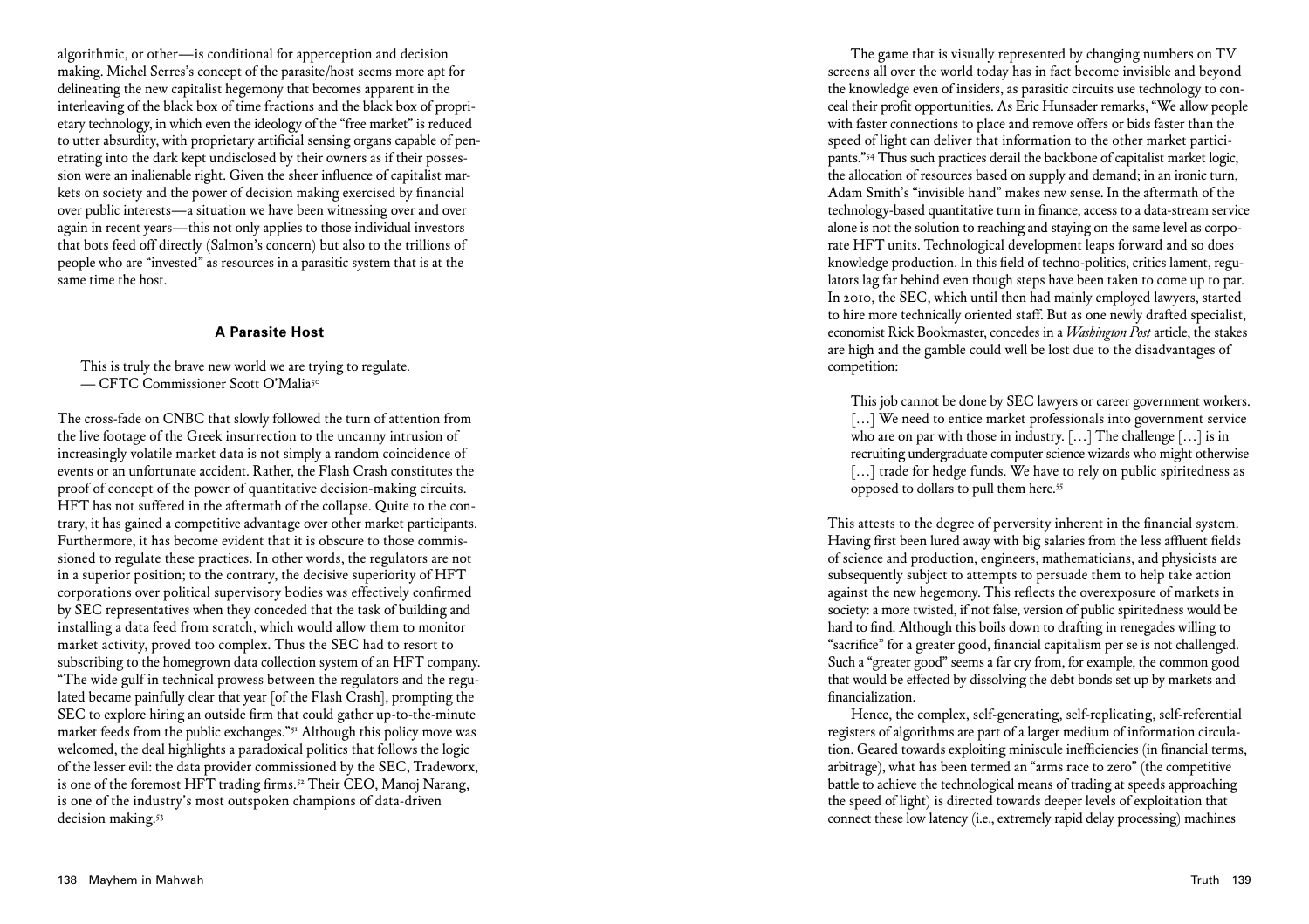to the slower computer networks of the financial infrastructure, and from there to wider social nets. In terms of the logistics inherent in HFT, distribu tion is paramount. Automation not only produces material items (bids and offers, in our example) but also manipulates the conditions of delivery by distorting the "field homogeneity" of the financial matching network. In other words, equal access to the matching machines of exchange places tends to be squashed where HFT rules. Automated spreading of quotes, for example, is not about benefitting from market liquidity by the generic matching process of supply and demand (bids and offers), which is reflected in prices. Rather, these schemes *make* the address by attracting and decoying techno logically less privileged order frames and thus construct prices by distorting supply and demand. As producers of noise (the myriads of quotes that serve as liquidity traps), these parasites are only the first in a line, feeding off a host that is in turn a parasite exploiting arbitrage opportunities, and so on. "In the parasitic chain, the last to come tries to supplant his predecessor."56

Battled out between corporate vested interests that can afford the esca lating expenses, the transactions delivered by the infrastructure of trading engines create the impression of a virtual if not immaterial battlefield subject to only minor material restraints. Nevertheless, the pivotal factor in lever aging this speed war is geographical location. As mentioned before, the less space between the proprietary trading and the exchange's matching engines, the faster the process and consequently the bigger the competitive advantage for whoever is thus optimizing the logistics of HFT automation.

Speed is of the essence. This is why with HFT the "information gradi ent" discussed by Wilkins and Dragos above is basically a speed gradient. "A trend that began with pigeons ends with subatomic particles, carrying data that is outdated almost before it arrives at its destination."57 Even if there is an absolute limit to these developments, a divide has opened up, a gaping but invisible abyss: by exploiting timescales beyond the threshold of perception a new class of enclosures has found the means effectively to hide its machi nations from slower competitors and public influence alike. In this field, Gottfried Wilhelm Leibniz's notion of apperception has ceased to be a con ception of conscious experience emerging from small, unconscious per ceptions. The myriads of mathematically constructed small perceptions (of which these camera-engines are not at all "unconscious") define a virtual field of machine apperception where those who do not command the latest cyborg infrastructure are captured or blocked. The financial-market architecture with its proprietary algorithmic logistics has become a black box not only with regard to the parameters of official inquests, but also in terms of knowability much more generally. Thus, what the black box emits is not information but noise. This *technowledge* (to craft a term for the fusion of technology and knowledge beyond human apperception) exerts influence not only on much of the industry but of necessity cripples the public forum as a whole. We encounter a global system that acts not only in the dark but "in the dark of time."

While the past is a random figure, a deficient but nonetheless highly valued stochastic reservoir of historical data calibrated to model future probabilities, the future has turned into a becoming that eclipses the very notion of the moment. In the horizon of human experience, a violence has taken hold that is unnamable, as the flashes of its *now* have no open ing. It only strikes collateral. When *that* instant leaks into a moment (the same moment yet a fraction after the micro-instant) and noise starts inflating into a bubble, the abyss of the market crash opens to a bottomless pit of "capitulation" on all fronts.58 Suddenly, this helpless idiom expressed on CNBC Live reveals its pathological purport: it manifests an assault on a defenseless public—capitulation is nothing else than the cry for bailout. The parasite takes hostage, blackmailing with debt. Thus, the true derivative—that which is dependent on and at the same time funda mental for risk markets—is not a tradable risk product but the public as last resort. We are the ultimate hedge.

# **The Future Forum and the Double Figure of the Expert Witness**

Those who exercise power always arrange matters so as to give their tyranny the appearance of justice. — La Fontaine59

If it weren't for the sheer mathematical abstraction, iconoclast "imagery" and legal nondisclosure arrangements that occlude these closed micro second sessions from almost any investigation,  $60$  let alone inquest, the violence exerted and the pains suffered would arguably not so easily slip under the cover of the hegemonic ideology of the free market as social institution. In the war over miniscule trajectories of future events (risk potentials) and inadequacies happening in moments that can only be noticed by bots (arbitrage opportunities), all those who are not invested in the latest breed of cyborg engines lack apperception and speech—and thus the means for conscious and experienced perception and expression. Furthermore, as we have learned, microsecond manifestations escape inquest and litigation. One could make the case that a violence that violates below the threshold of political forums (including that of jurisdiction) undermines the economic as well as political frameworks set up to keep regimes of power in check. Bot coding is about a relational apperception constituted in an idiom of risk sensitivity, measure, and production that is not constructed to communicate with humans directly.

The artificial life world of financial automation, unsurprisingly perhaps, is not about freedom and equality. It is about a struggle for competitive advantage, if not monopoly, battled out on a surface on which humans can not tread. The live audio recording of the Flash Crash from one of the few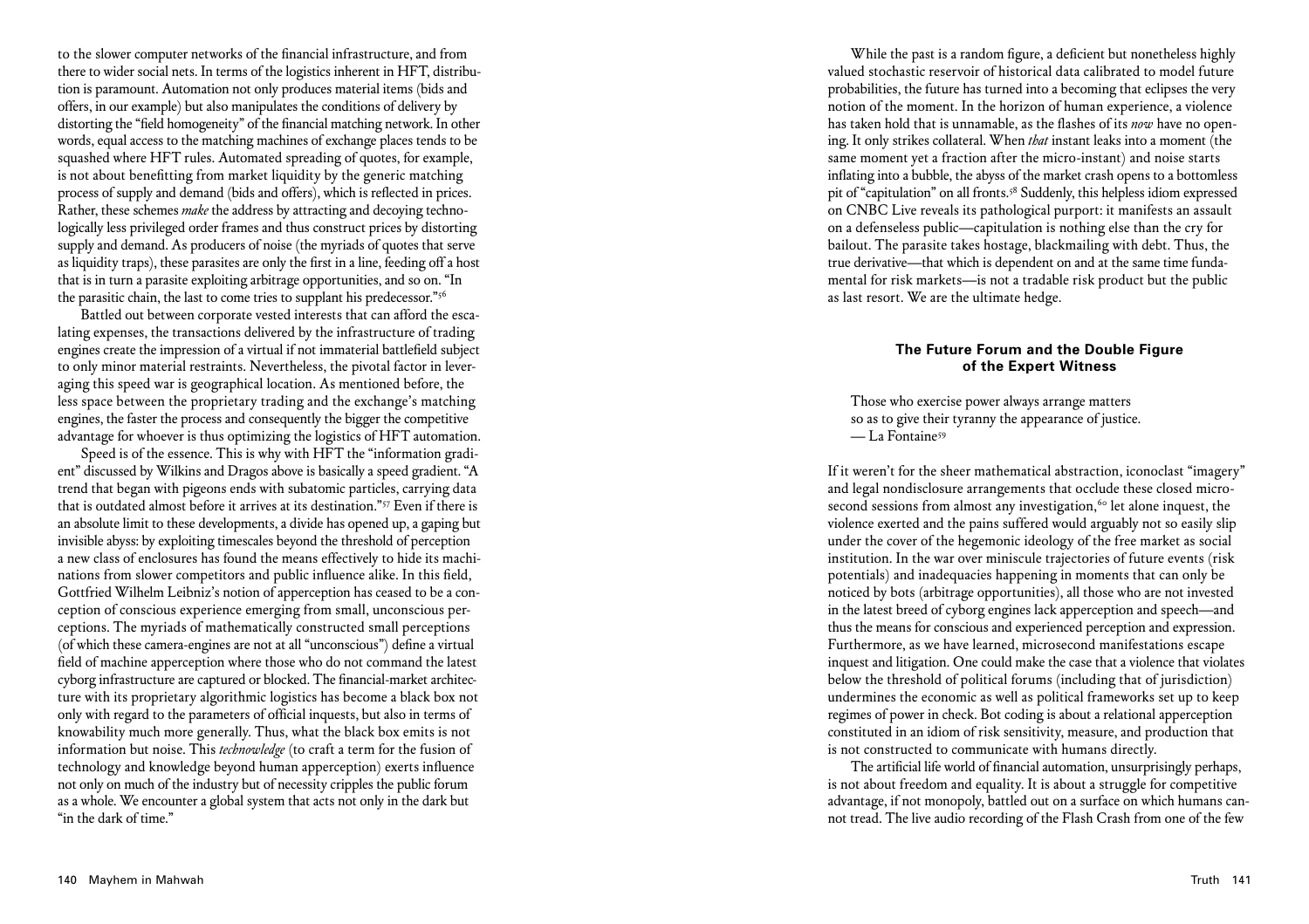remaining trading floors where human traders still serve as market makers delivers striking proof of the intermittent uninhabitability of the trading environment.<sup>61</sup> It also resonates with the Nanex metaphor cited above: "When the eighth-graders got the ball, everyone cleared the deck out of panic and fear." Despite the near elimination of the eyewitness from the scene (who as market maker is an expert witness at the same time), the paradigmatic shift to electronic exchange (in most markets) gives rise to the cognate notion of a subtly different kind of witness, one who would be capa ble of challenging this calculative rape: the *traitor*, the *informant*, the *renegade* who transgresses the unwritten laws of complicity and secrecy. By providing material from undisclosed or classified sources on a broad range of subjects, this figure of the whistleblower has in recent years turned the principal witness for the public, procuring otherwise unavailable evidence of violence. In the financial context, this particular manifestation of the witness—who does not testify on the basis of real presence—becomes the medium of forensics by a logistics of redirection (e.g., the leaking of confidential material that cannot—must not—speak for itself). This witness is not a plain informant. The financial renegade who presents objects as subjects-of-debate is an expert witness as much as the scientific analyst ally who subsequently (re) constructs the forensic narrative by composing the facts. The story of the Flash Crash offers an example of paradigmatic and at the same time ambigu ous significance for the possible production of future forums, depicting in all its complexity the horizon of an exposed and discontinuous self-regulating force against the boundless utopia of a self-regulating market.

This Janus-faced configuration of the doubled expert witness might indeed be a figure that resonates with the complex situations encountered by forensics, in which "only the criminal can solve the crime."62 The notion of the expert witness as one who was originally involved in the event under investigation seems to highlight the Achilles' heel of the particular mode of calculative oppression that works through HFT as part of the paradigm of the neoliberal market. The intricate problem of the resolution of the Flash Crash demonstrates the ambiguity contained: the participation of an insider or even (alleged) perpetrator is required in order to unearth evidential data that was buried in fractions of a second. This is reflected in the SEC's strategy of employing figures with firsthand experience of and expertise in the activities they want to uncover:

Michael Fioribello, 38, might know more about derivatives than anyone else at the agency. Before going to the SEC, he worked at AIG for nearly a decade, helping to manage the company's derivatives operation. [… He] has provided colleagues with insights into how financial players structure derivatives to conceal something that could be illegal. […] "There can be bells and whistles done to reduce trans parency or otherwise circumvent federal securities laws."63

In addition to hiring renegades, a further ambiguous but vital objective is to accelerate technological advancement in order to come up to par with perpetually evolving industry standards.<sup>64</sup> In contrast to espionage or surveillance, exploring and surveying an as-yet-unknown environment bears a similarity to cybernetic *reconnaissance*. The military analogy reveals a prob lematic approach in the regulatory body's perpetual chase after a glimpse behind an ever-moving frontline, as the aforementioned subscription to the data feed of HFT's leading proponent Tradeworx by the SEC illustrates.

Finally, another ambiguity suggests itself: the *only way out* for policy makers, lawyers, activists, and the public in general—the only route forward to the public forum and away from the dominance of boundless and unreg ulated (i.e., self-regulating) markets—entails, at least for the time being, actively encouraging and supporting the disclosure of proprietary financial data to the public—a criminal offense, except where the source is the owner. Only *renegade solidarity* aimed against the pathological deformation of cogno scibility in this vital field of contemporary power relations seems capable of delivering the relevant information that is fundamental, to paraphrase the quotation from Leibniz which opened this paper, for apperceiving the "mighty roar" of financial markets. In all its ambiguity, re-performative forensic analysis, performed by the double figure of the cyborg expert witness, is a productive force in facilitating a body of accurate performa tive translations that incorporate the nucleus of the future forum. Instead of resorting to simple answers (the human factor) it enters directly into complex power relations.

In concert with a specific public (in neoliberal lingo, stakeholders), this insurrection against an increasing hegemony of algorithmic daemon pow ers may facilitate leverage (as ample proof alone is apparently not suffi cient) to resurrect both the legal forum of corporate litigation and the political forum of legislation. Renegade solidarity, however, exceeds the finance-state complex. It invigorates the fundamental principles of democracy by directly addressing the public for the common weal.<sup>65</sup> The future forum becomes apparent in manifestations that counteract the neoliberal zeal to redirect the bottomless volatilities of crises from shareholders to society by absorbing the public into competing stakeholder groups. Thus, the future forum in excess of calculation exceeds demand for justice.<sup>66</sup> It will act to dismantle parasitic proprietary enclosures, foster decision making on and in a resurrected agora of communality, and give voice to those whose inalienable rights are truly exploited.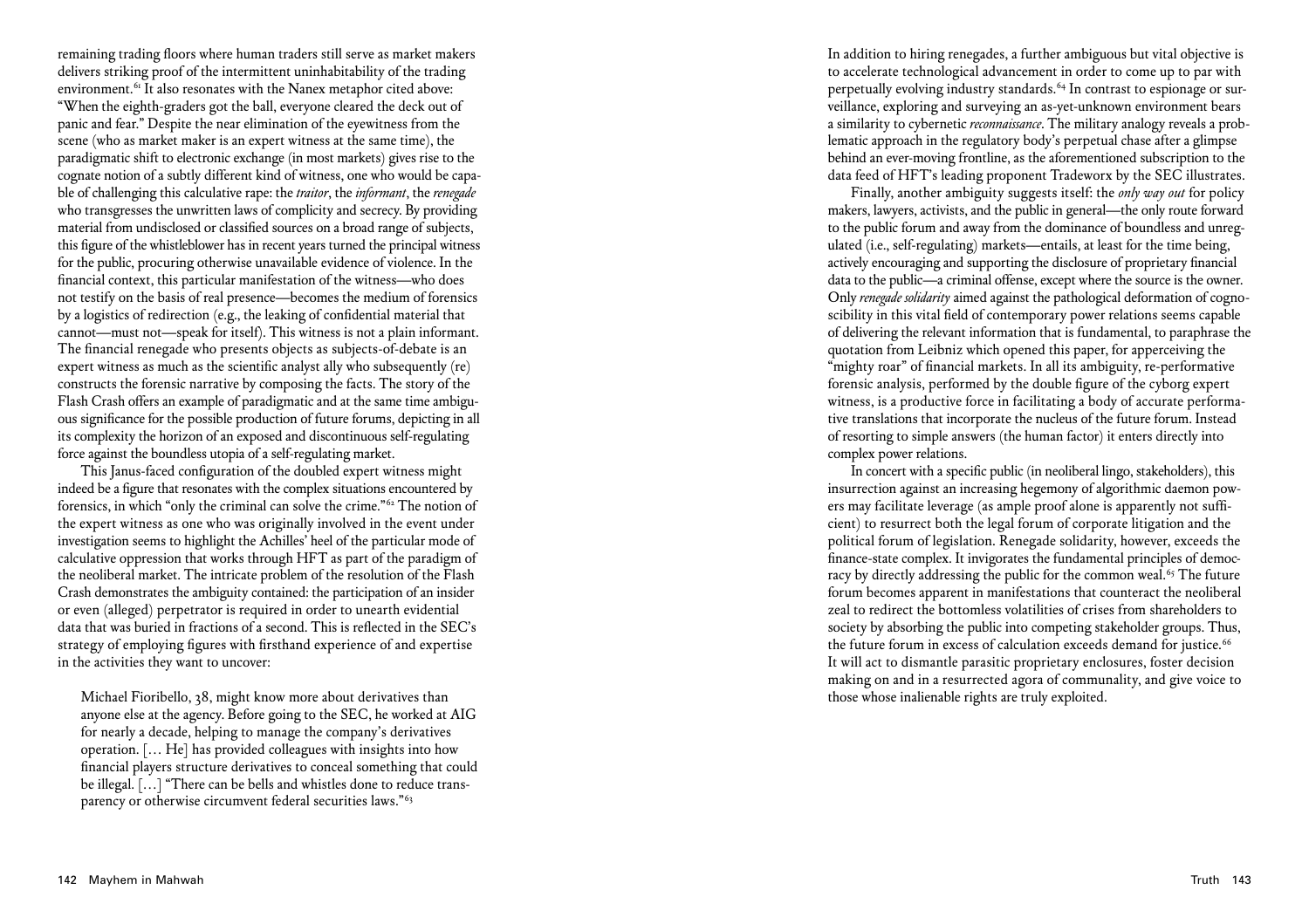- 1 Gottfried Wilhelm Leibniz, correspondence with Arnould, October 9, 1687, in *Philosophical Writings*, trans. M. Morris (London: J.M. Dent & Sons, 1934), 85.
- 2 Eric Hunsader, "Coexisting without Colocating," *HFT Review* (Hunsader's blog), October 18, 2011, http:// www.hftreview.com/pg/blog/erichunsader/read/12033 /coexist ing-without-colocating.
- 3 The *Wall Street Journal* published a more detailed summary one day after the slump on May 7, 2010. See Tom Lauricella and Peter A. McKay, "Dow Takes a Harrowing 1,014.14-Point Trip," *Wall Street Journal*, May 7, 2010.
- 4 Gary Dorsch, "The Forgotten 'Flash Crash'—One-year later," *Global Money Trends*, May 2, 2011, http://www .sirchartsalot.com/article.php?id=152.
- 5 See "FLASH CRASH May 6, 2010 CNBC," http:// youtu.be/IJae0zw0iyU, last accessed September 2013.
- 6 Wikipedia summarizes "financialization" succinctly as "a term that describes an economic system or process that attempts to reduce all value that is exchanged (whether tangible, intangible, future or present promises, etc.) either into a financial instrument or a derivative of a financial instrument." http://en.wikipedia.org/wiki /Financialization, last accessed September 2013.
- 7 The website of the Linux-based operating system Arch has a short and comprehensive definition: "A daemon is a program that runs as a 'background' process (without a terminal or user interface), commonly waiting for events to occur and offering services. A good example is a web server that waits for a request to deliver a page. […] While these are full featured applications, there are daemons whose work is not that visible." Wikipedia, s.v. "financialization," last modified January 3, 2014, https:// wiki.archlinux.org/index.php/Daemons, last modified July 2, 2013.
- 8 Donald Mackenzie, *An Engine, Not a Camera* (Cambridge, MA: MIT Press, 2006), 12.
- 9 Javier E. David, "ICE to Buy NYSE for \$8.2 Billion, Ending Era of Independence," CNBC, December 20, 2012, http://www.cnbc.com/id/100330589.
- 10 "The data center of NYSE Euronext, the international conglomerate that includes the New York Stock Exchange, is in a building in suburban Mahwah, New Jersey, 27 miles from Wall Street." Jerry Adler, "Raging Bulls: How Wall Street Got Addicted to Light-Speed Trading," *Wired*, August 3, 2012.
- 11 Coincidentally, Automated Trading Desk LLC pioneered 22 automated HFT in the wake of the 1987 market crash. They state on their webpage: "Welcome to the future of automated trading. […] A world where only those that can move fast enough to predict market shifts are able to compete at the highest level." http://www.atdesk.com, last accessed October 2013.
- 12 Elie Ayache, *The Blank Swan: The End of Probability* (Chichester: Wiley, 2010), 421.
- 13 CFTC/SEC, *Findings regarding the market events of May 6, 2010* (September 30, 2010), http://www.sec.gov/news /studies/2010/marketevents-report.pdf.
- 14 For an example of criticism concerning the report's findings, see Tyler Durden (alias), "SEC Releases Final Flash Crash Report—Waddell And Reed Blamed As Selling

Catalyst," *ZeroHedge*, October 1, 2010, http://www .zerohedge.com/article/sec-releases-final-flash-crash -report-waddell-and-reed-blamed-selling-catalyst; and for harsh criticism even before the official presentation of the report, Christopher Steiner, "Searching For Flash Crash Culprit, The SEC Fingers Wrong Man," *Forbes*, September 9, 2010, http://www.forbes.com/sites /christophersteiner/2010/09/09/searching-for-flash -crash-culprit-the-sec-fingers-wrong-man. Nanex's final statement, titled "Flash Crash Mystery Solved," March 26, 2013, can be found with links to its research at http://www.nanex.net/aqck2/4150.html. 16 A statement by Nanex, however, points to a different conclusion: "The email exchange [with one of the co-authors of the official report] was very disturbing because the explanation was basically a new and bizarre definition of liquidity [… that] states that if a High Frequency Trader (HFT) aggressively buys contracts by executing against existing orders posted by a seller, then the HFT could be classified as a liquidity provider, and the seller classified as a liquidity taker. […] It is exactly opposite of the industry accepted understanding of liquidity, not to mention, basic common sense. It's like saying *up* is down and *down* is up. It seems they were trying to fit the data to match a foregone conclusion. […] To base any future regulations on either of these papers would be ill-advised and reckless. Someone needs to do some serious house cleaning at the SEC and CFTC." "The SEC Redefines Liquidity (when it's convenient)," Nanex Research, April 12, 2012, http:// www.nanex.net/aqck/2977.html.

- 17 "Analysis of the 'Flash Crash,'" Nanex, June 18, 2010 (since updated), http://www.nanex.net/20100506 /FlashCrashAnalysis\_Intro.html.
- 18 Transcript of Adam Taggart, "Eric Hunsader: Investors Need to Realize the Machines Have Taken Over. The Blink of an eye is a lifetime for HFT algos," *Peak Prosperity*, October 6, 2012, http://www.peakprosperity.com /podcast/79804/nanex-investors-realize-machines -taken-over.
- 19 Ibid. Ibid.
- 21 "U.S. 'flash crash' report ignores research—Nanex," Sify Finance, October 5, 2010,
- http://www.sify.com/finance/u-s-flash-crash-report -ignores-research-nanex-news-insur ance-kkfiEjeciij.html.
- Andrew G. Haldane and Benjamin Nelson, "Tails of the unexpected," paper presented at the conference "The Credit Crisis Five Years On: Unpacking the Crisis," held at the University of Edinburgh Business School, June 8–9, 2012, http://www.bankofengland.co.uk/publications /Documents/speeches/2012/speech582.pdf, at 20. 23 "Analysis of the 'Flash Crash.'"
- 24 Andy Mills, "Fast Cash Dash Flash Crash Clash: Hear and See Some Super Trading," *Radiolab*, February 6, 2013, http://www.radiolab.org/story/267356-fast-cash-flash -crash-mad-dash-clash/.
- 25 David Lauer in Marijke Meerman, dir., *The Wall Street Code* (Netherlands, 2013), 50:30, http://youtu.be /kFQJNeQDDHA, at 46:00–46:48.
- 26 See, for example, "May 6th 2010 Flash Crash Analysis:

Continuing Developments Sell Algo Trades," Nanex, October 8, 2010 (since updated), http://www.nanex.net /FlashCrashFinal/FlashCrashAnalysis\_WR\_Update.html.

- 27 See the "About" page on Nanex's website, June 18, 2010, http://www.nanex.net/20100506 /FlashCrashAnalysis\_About.html.
- 28 Luciana Parisi, preface to *Contagious Architecture: Computation, Aesthetics, and Space* (Cambridge, MA: MIT Press, 2013), x. Parisi traces the "logic of *computation* and its ingression into culture" (ix) in architectural and interaction design. Although she does not respond directly to finance, her characterization of digital algorithms is also applicable to financial algorithms, insofar as she describes them as "performing entities: actualities that select, evaluate, transform, and produce data" (ix) which "are not simply representations of data, but are occasions of experience insofar as they prehend information in their own way" (xii–xiii).
- 29 "May 6th 2010 Flash Crash Analysis: Final Conclusion," Nanex, October 14, 2010, http://www.nanex.net /FlashCrashFinal/FlashCrashAnalysis\_Theory.html.
- 30 This quip was intended to illustrate the state of contemporary art. Suhail Malik, lecture given at the California Institute of the Arts (CalArts), April 2, 2013, http://vimeo .com/71058588, at  $36:33-36:36$ . The relationship between contemporary art and finance, and their underlying dependence on indeterminacy rather than uncertainty, are addressed in a forthcoming text by the author.
- 31 For accounts of the background of the Flash Crash and algorithmic trading respectively, see Marije Meerman, dir., *Money & Speed: Inside the Black Box* (Netherlands, 2013), 49 min., http://youtu.be/H4BzsevJthw; and Meerman, *The Wall Street Code*.
- 32 "The Rise and Fall of the HFT Machines," Nanex Research, http://www.nanex.net/aqck/2804.HTML, last accessed September 2013.
- 33 Liquidity is essential for price discovery. It constitutes trading opportunity at an asked price (with minor variance) because of the availability of a buyer or seller respectively. Thus, it implies a constant exchange of information and trades. Loss of liquidity implies unacceptable prices that could ultimately lead to a crash.
- See, for example, Bryant Urstadt's feature on the quant entrepreneur Manoj Narang, "Trading Shares in Milliseconds," *MIT Technology Review*, December 21, 2009, http:// www.technologyreview.com/featuredstory/416805 /trading-shares-in-milliseconds.
- 35 Inigo Wikins and Bogdan Dragos, "Destructive Destruction? An Ecological Study of High Frequency Trading," *Mute*, January 22, 2013, http://www.metamute.org /editorial/articles/destructive-destruction-ecological -study-high-frequency-trading#.
- 36 Tyler Durden (alias), "Nanex: Investors Need to Realize the Machines have Taken Over," October 6, 2012, *Zero Hedge*, http://www.zerohedge.com/news/2012-10-06 /guest-post-nanex-investors-need-realize-machines-have -taken-over.
- 37 See more in "U.S. 'flash crash' report ignores research."
- 38 See Parisi, *Contagious Architecture.*
- 39 Adler, "Raging Bulls."
- 40 The expression "irrational exuberance" was used by the former Federal Reserve Board Chairman Alan Greenspan to describe the dot-com boom and its possibly detrimental results. "Remarks by Chairman Alan Greenspan," Annual Dinner and Francis Boyer Lecture of the American Enterprise Institute for Public Policy Research, Washington, DC, December 5, 1996, http://www.federalreserve.gov /boarddocs/speeches/1996/19961205.htm.
- 41 Gilles Deleuze, *The Fold: Leibniz and the Baroque*, trans. Tom Conley (Minneapolis: University of Minnesota Press, 1993), 64.
- 42 This problem is often the basis of complaints voiced by sociologists of finance like Donald Mackenzie and others. See also note 60.
- 43 As regards the Flash Crash, Nanex's final statement on the case ends with the following remark: "The HFT lobby will vehemently deny any blame for causing the flash crash and will use a number of straw man arguments, eventually enlisting the SEC final flash crash report which named Waddell & Reed as the cause (W&R). […] This is a very complex subject and lobbyists will use that to bamboozle you." Nanex, "Flash Crash Mystery Solved."
- 44 Wilkins and Dragos, "Destructive Destruction?" 45 Trading ahead of index fund rebalancing exploits algorithmic program trading by institutional investors who split big orders into smaller trades in order to manage risk. Thus, algo traders parasitically prey upon investors' returns. For detailed descriptions of the diverse strategies used by algo traders, see Scott Pattersen, *Dark Pools* (New York: Crown Business, 2012).
- 46 Adler, "Raging Bulls."
- 47 J. Doyne Farmer, "The impact of computer based training on systemic risk," paper presented at the London School of Economics, January 11, 2013, 11, http://www.lse.ac.uk/fmg /events/conferences/Systemic-Risk-Centre/Foresight -Report\_110113/Papers-and-slides/Doyne-Farmer.pdf.
- 48 As mentioned above, financial regulation is to a great extent conducted by the industry itself.
- 49 See Will Knight, "Watch High-Speed Trading Bots Go Berserk," August 7, 2012, http://www.technologyreview .com/view/428756/watch-high-speed-trading-bots-go -berserk.
- 50 Scott O'Malia, quoted in Kambiz Foroohar, "Trading Pennies Into \$7 Billion Drives High-Frequency's Cowboys," Bloomberg, October 6, 2010, http://www .bloomberg.com/news/2010-10-06/trading-pennies-into-7 -billion-profit-drives-high-frequency-s-new-cowboys.html.
- 51 Dina El Boghdady, "SEC going high-tech with real-time trade data," *Washington Post*, December 24, 2012.
- 52 See http://www.tradeworx.com/. 53 See Urstadt, "Trading Shares in Milliseconds."
- 54 Quoted in Laurence Knight, "A dark magic: The rise of the robot traders," BBC News, July 8, 2013, http://www.bbc .co.uk/news/business-23095938.
- 55 Quoted in Zachary A. Goldfarb, "SEC is hiring more experts to assess complex financial systems," *Washington Post*, June 15, 2010.
- 56 Michel Serres, *The Parasite* (Minneapolis: University of Minnesota Press, 2007), 4.
- 57 Adler, "Raging Bulls."